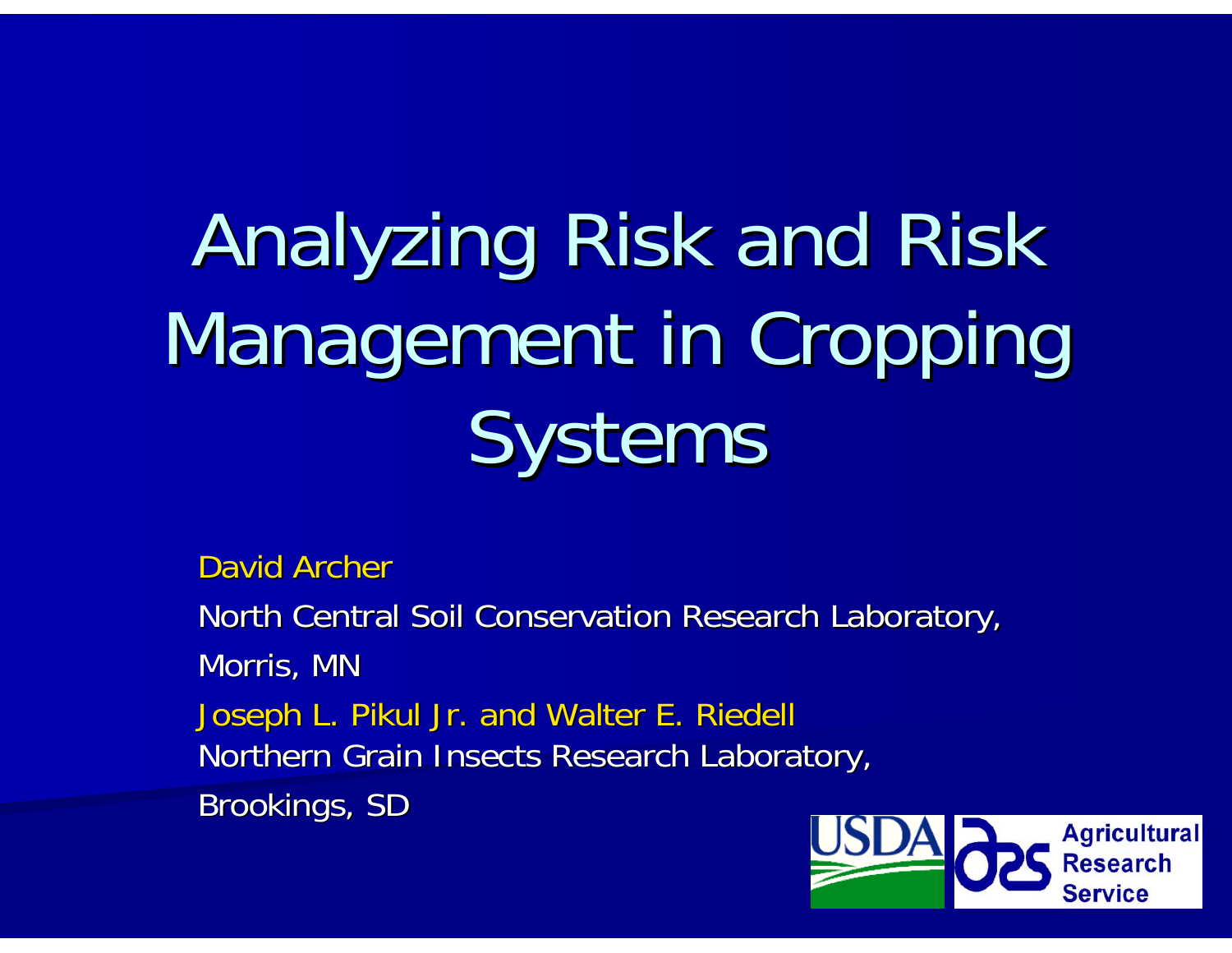## Introduction

- Risk – broadly defined as uncertain consequence, especially unfavorable consequences
- **Five Categories:** 
	- 1. Production Risk
	- 2. Price or Market Risk
	- 3. Institutional Risk
	- 4.. Human or Personal Risk
	- 5. Financial Risk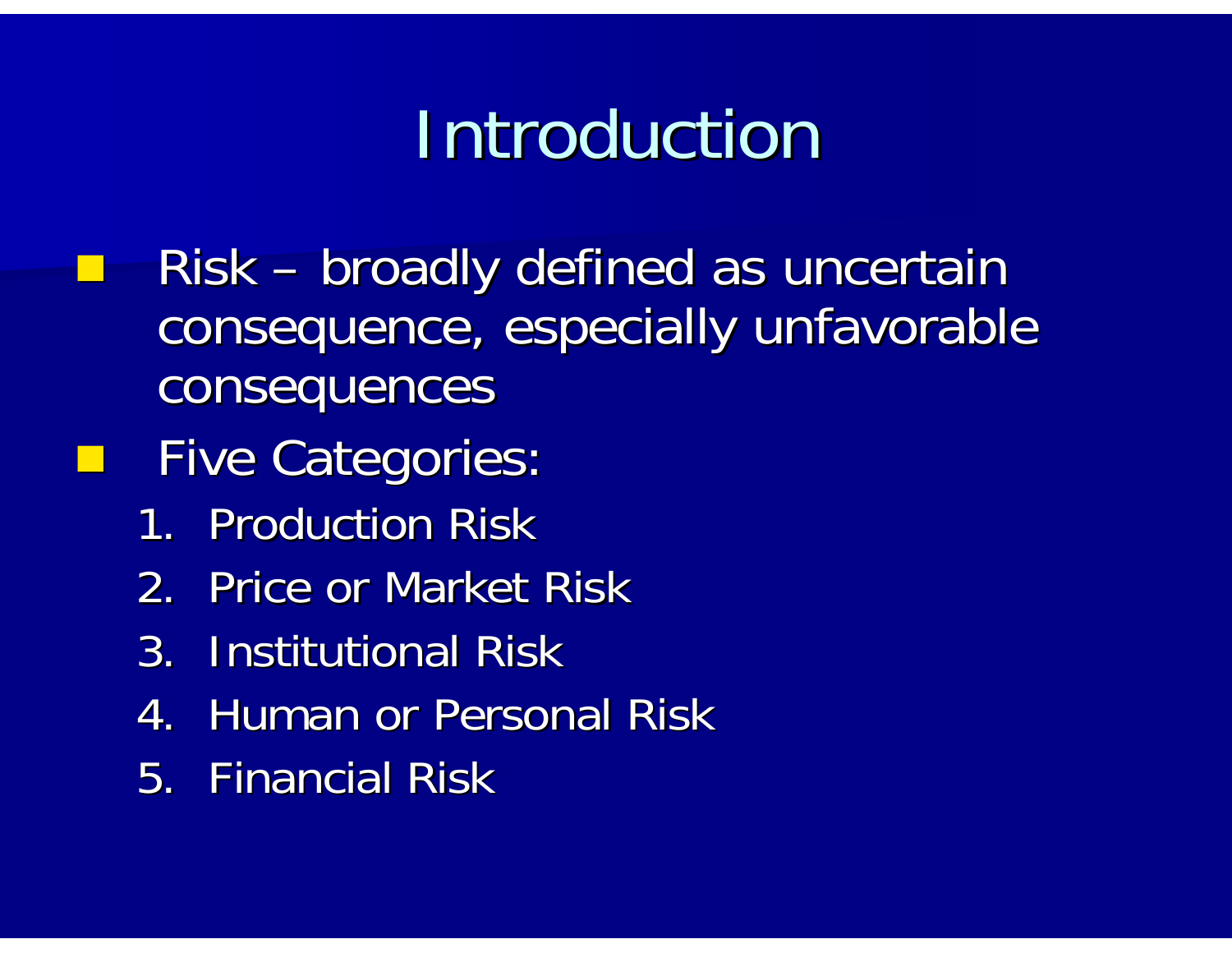## Introduction (cont'd.)

- **Risk averse** – **Links Communist Communist Communist Communist Communist Communist Communist Communist Communist Communist Communist Communist Communist Communist Communist Communist Communist Communist Communist Communist Communist Com** – willing to give up some expected returns for a reduction in risk
- Ways agricultural operations deal with risk:
	- Eliminate:
		- **Seek information to reduce uncertainty**
		- **Find less risky ways to produce a commodity**
		- **-** build flexibility into operation
	- Transfer:
		- **Purchase insurance**
		- **use futures markets**
		- **-** contracting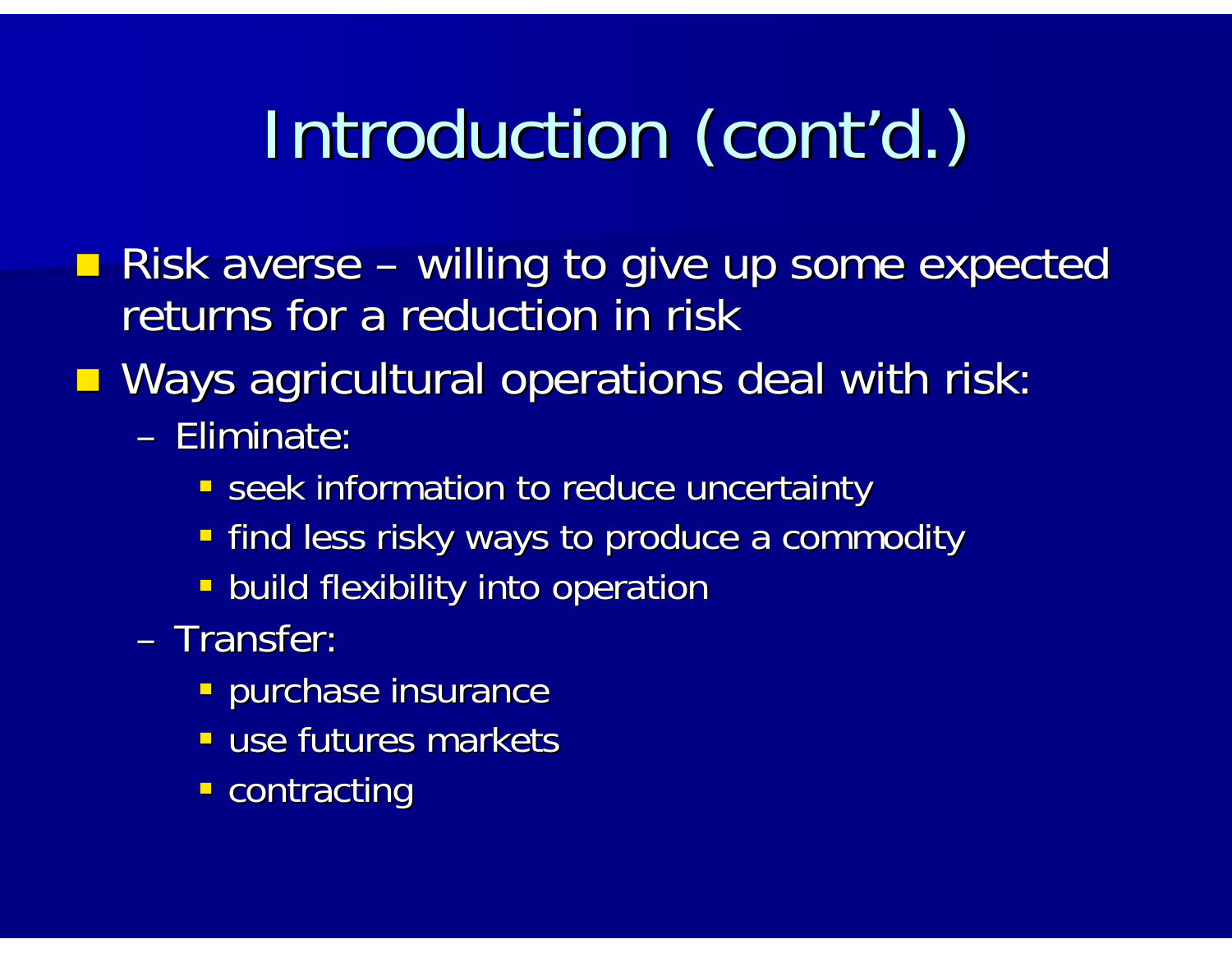## Stochastic Budgeting

**Extension of other types of budgeting** (e.g. enterprise, whole-farm) **Explicitly considers risk by including** uncertainty in some variables **E** Spreadsheet add-ins make stochastic budgeting much easier to use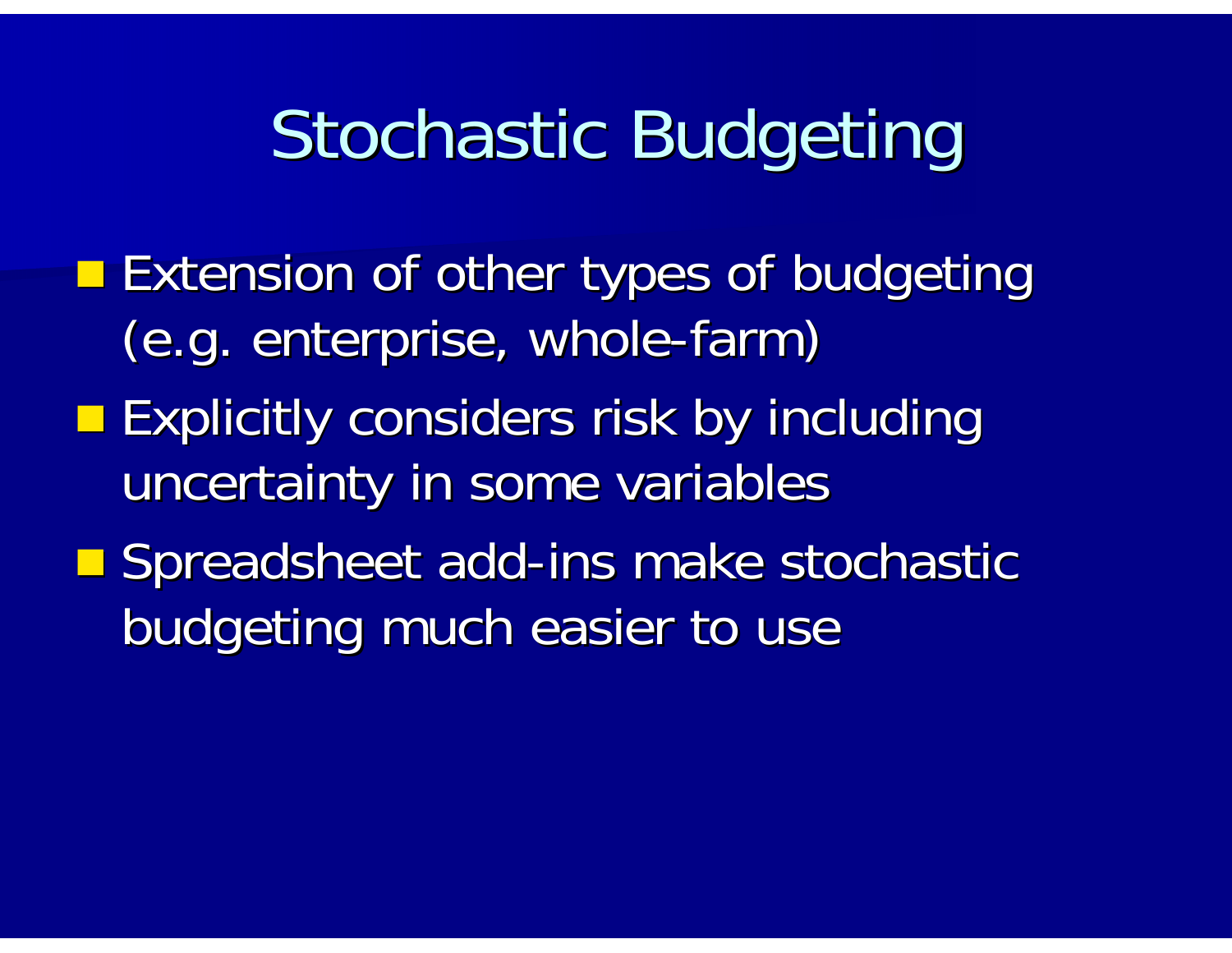## **Cropping Systems Example**

■ Data for 1991-1999 from study at Brookings, SD

**Four cropping systems:** 

- and the control of the control of – Continuous corn, conventional tillage
- Corn-soybean, conventional tillage
- Corn-soybean, ridge tillage
- Corn-soybean-wheat/alfalfa-alfalfa, conventional tillage
- **Analyze price and yield uncertainty**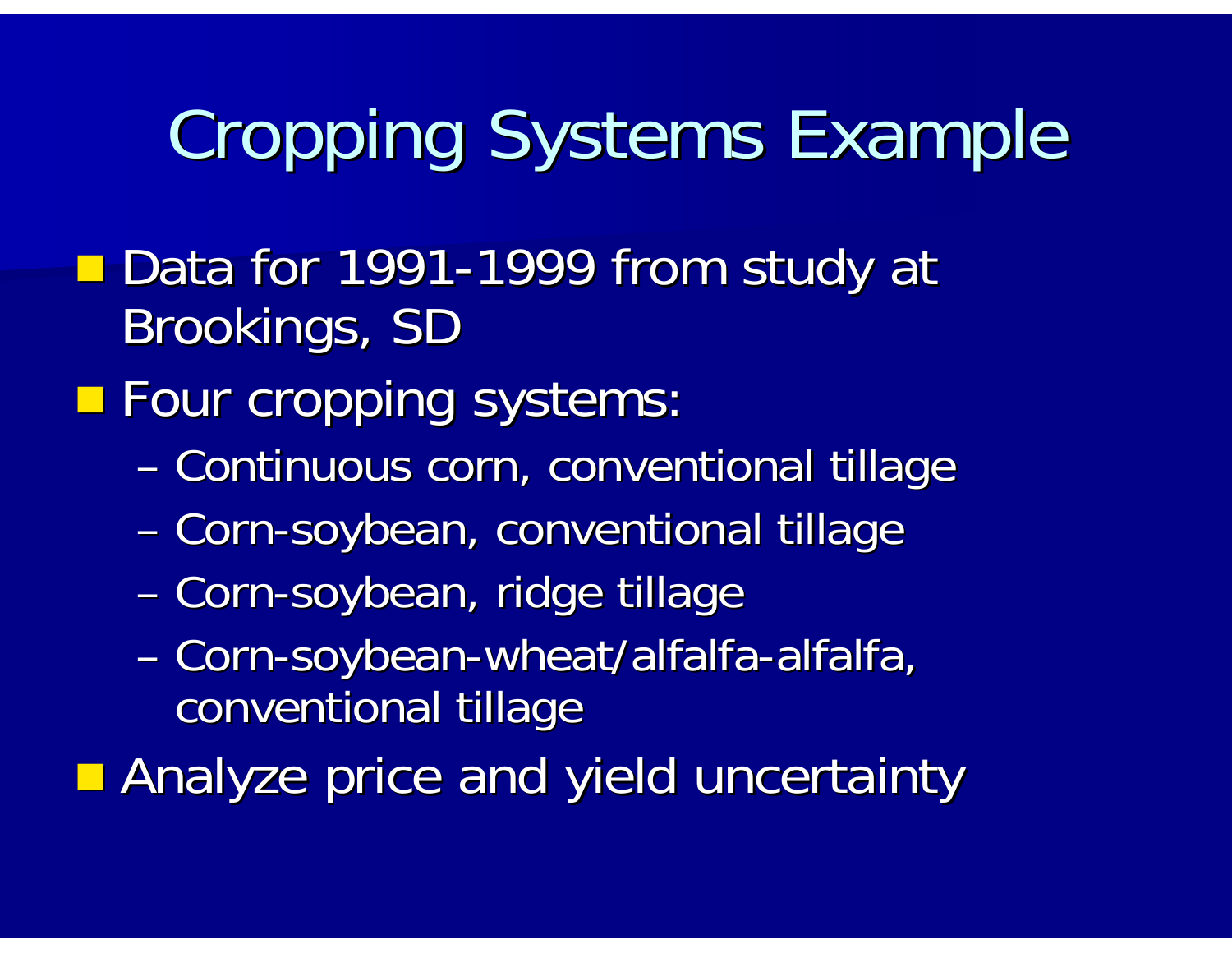## **Corn Yield Distributions**

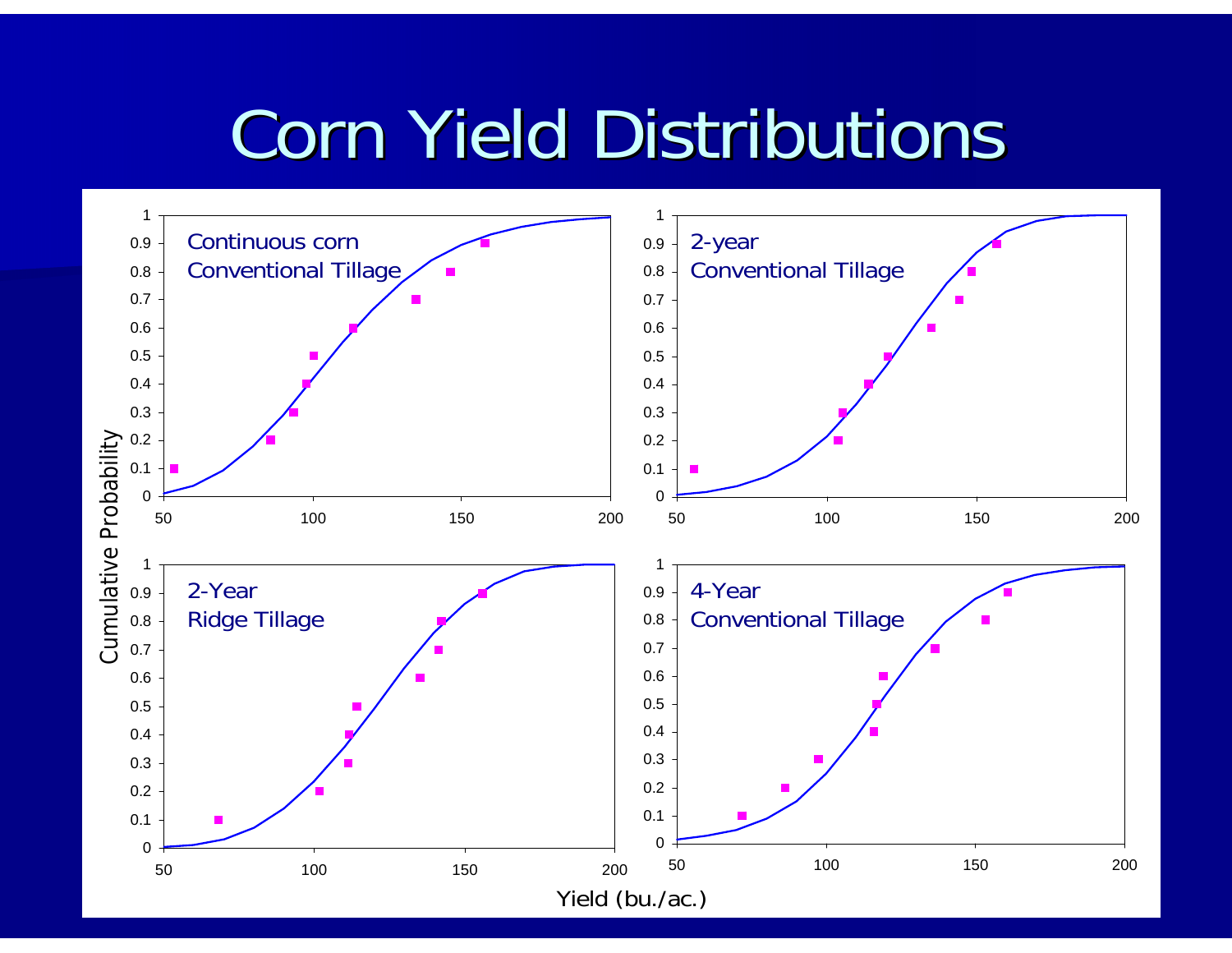### **Simulation Process**

#### **2-Year, Conventional Tillage**

**Corn Price Corn Yield** Soybean Price Soybean Yield **Corn Production Cost Soybean Production Cost** 

**Corn Net Returns** Soybean Net Returns

**Rotation Average Net Returns** 

| $\mathfrak{F}% _{0}$ | 2.13 /bu      |     | ← Stochastic       |
|----------------------|---------------|-----|--------------------|
|                      | 120.6 /ac     |     | ■ Stochastic       |
| S                    | 5.64 /bu      |     |                    |
|                      | 34.6 /ac      |     |                    |
|                      | $$227.54$ 7ac |     | $\leftarrow$ Fixed |
|                      | $$204.86$ /ac |     |                    |
|                      |               |     |                    |
| $\mathbf{S}$         | 29.38 /ac     |     |                    |
| $\mathbb{S}^-$       | $(9.55)$ /ac  |     |                    |
|                      |               |     |                    |
|                      | 9.92          | /ac |                    |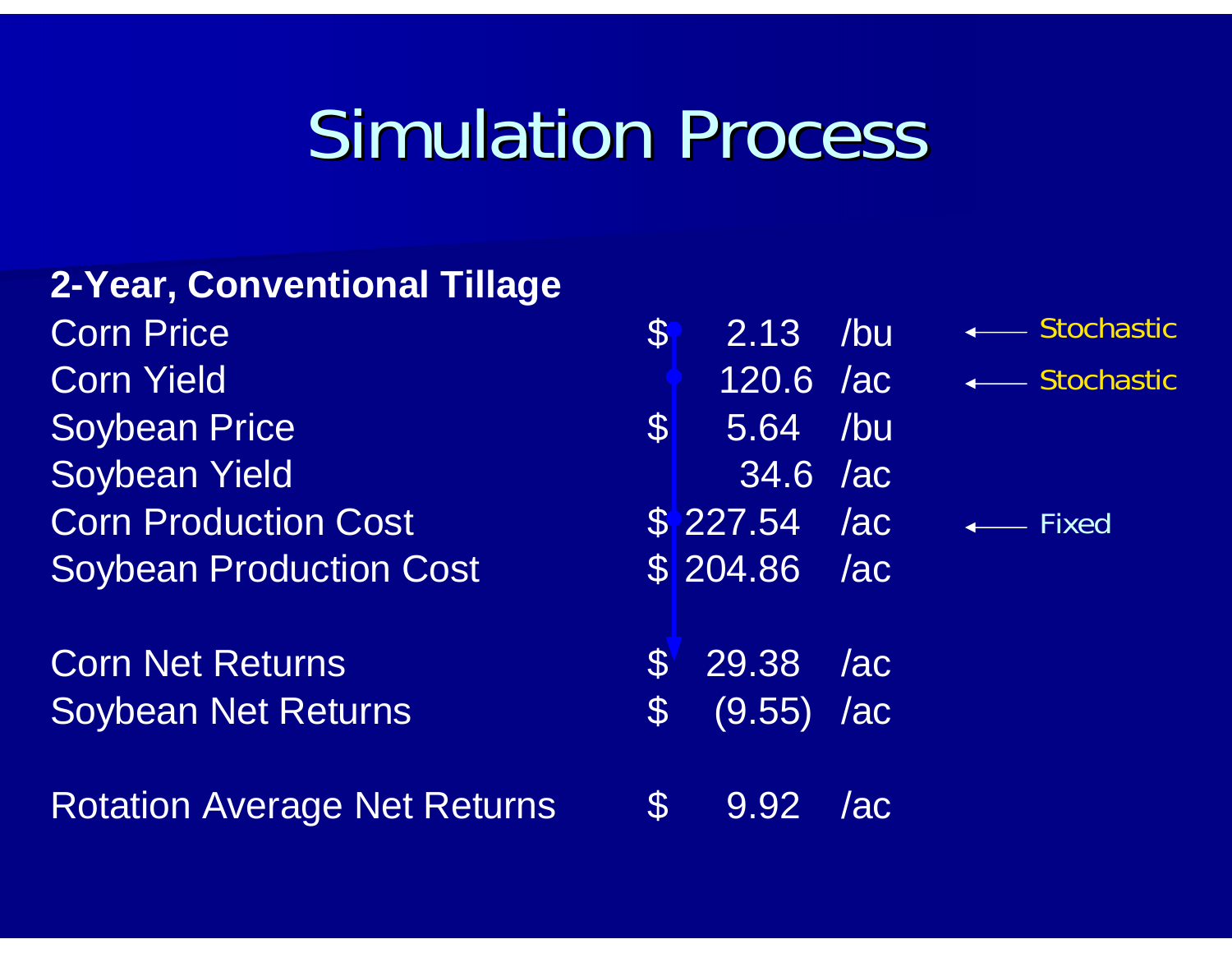## Distribution of Net Returns

without government payments or crop insurance

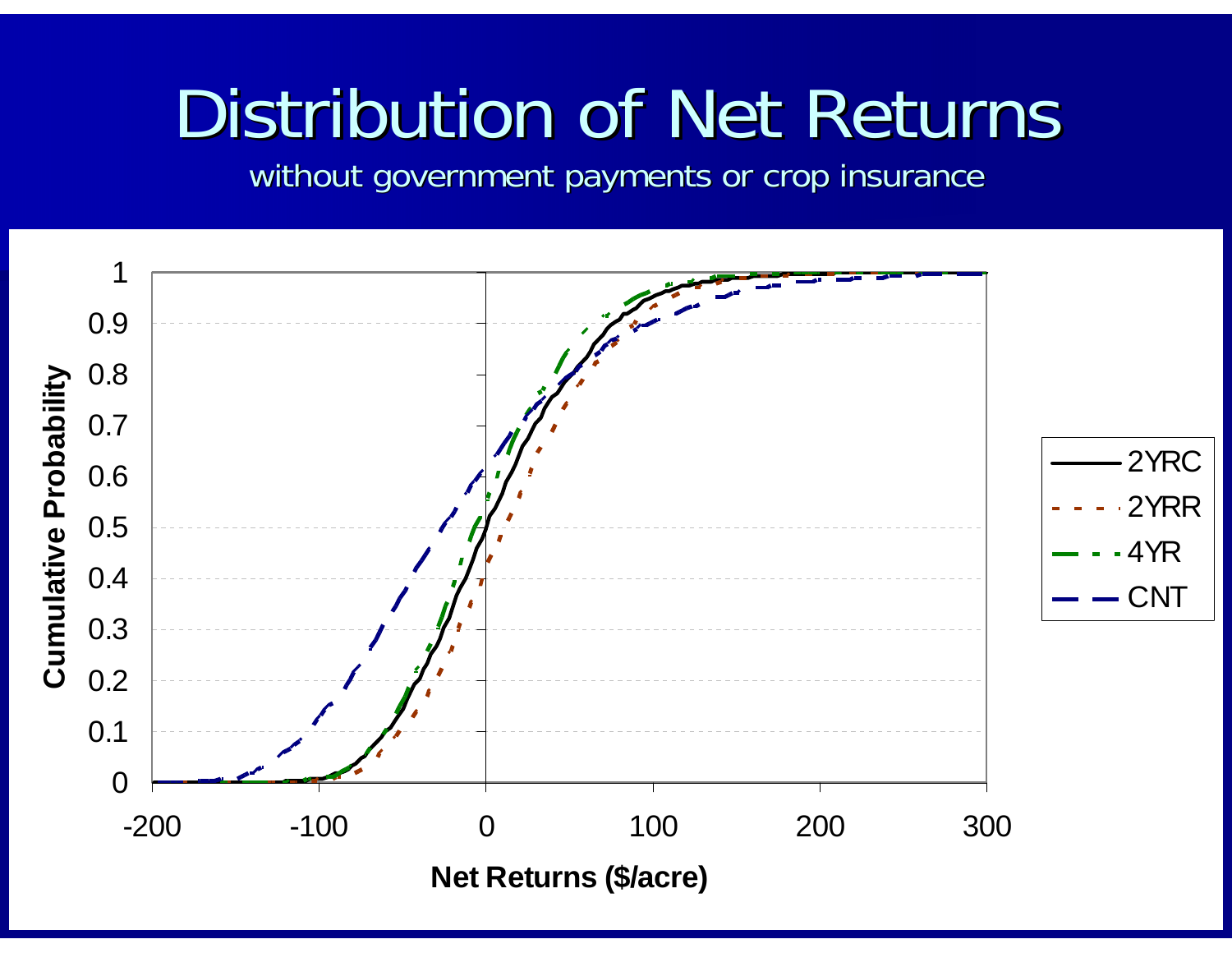## Government Payments

#### **3 Types of Payments**

- and the state of the state of the - Direct Payments
	- **Fixed payment determined by producer's base acres and fixed payment determined by producer's base acres and** program yield with a fixed payment rate
- and the contract of the contract of the - Counter-cyclical Payments (CCP)
	- **-** payment varies with price of crops for which producer has base acres
	- **-** payed on established base acres and program yields
- and the state of the state of the - Loan Deficiency Payments (LDP)
	- **variable payment determined by price of crop relative to loan** rate
	- **-** payed on actual production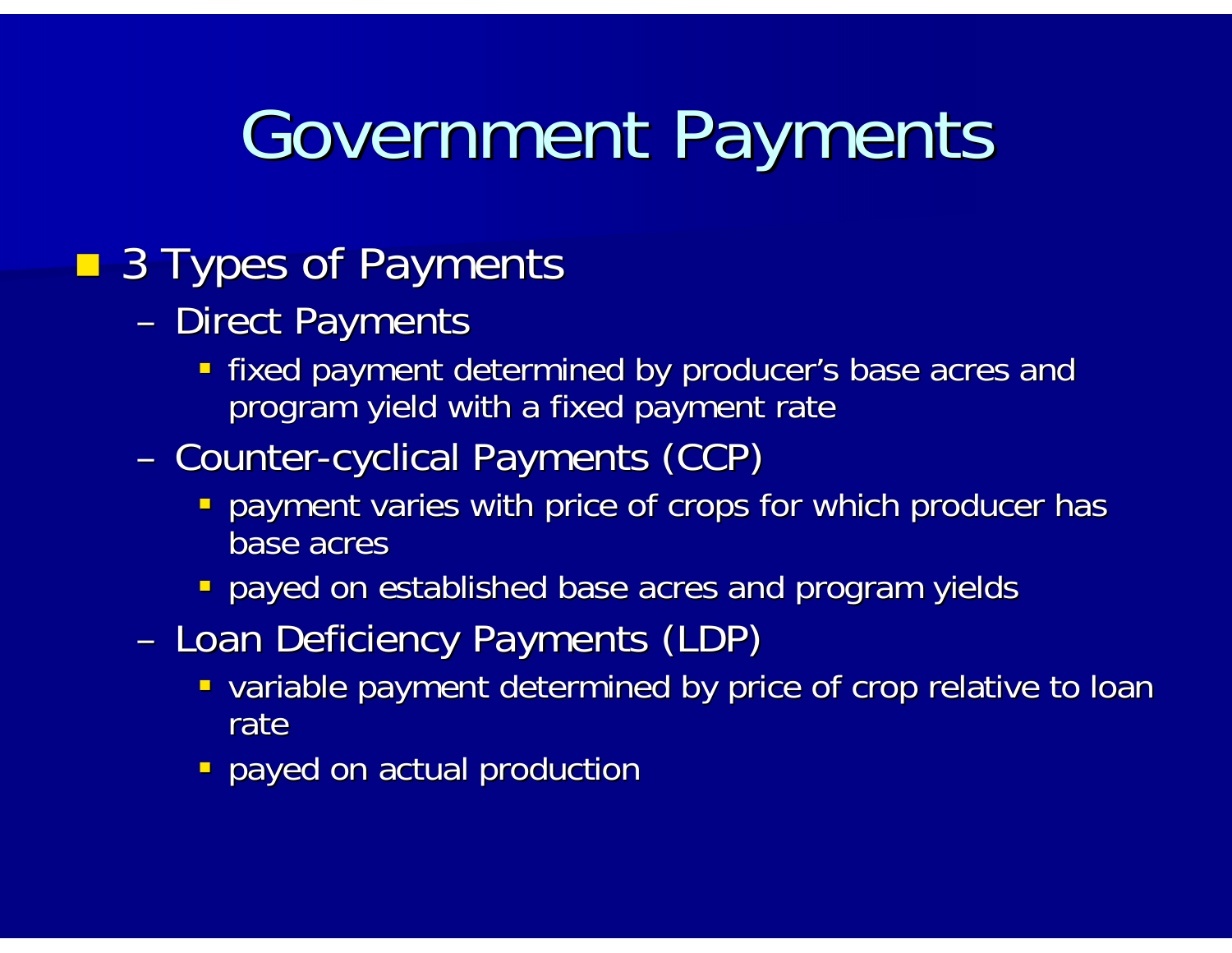#### Simulating Government Payments

|                                     |                             | <b>Stochastic</b>                                         |       |
|-------------------------------------|-----------------------------|-----------------------------------------------------------|-------|
| <b>2-Year, Conventional Tillage</b> |                             |                                                           |       |
| <b>Corn Price</b>                   | $2.13$ /bu                  | Com program price                                         | 2.13  |
| <b>Corn Yield</b>                   | $120.6$ $7a$ c              | Soybean program price                                     | 5.64  |
| <b>Soybean Price</b>                | 5.64<br>$\mathbb{S}$<br>/bu |                                                           |       |
| <b>Soybean Yield</b>                | $34.6$ /ac                  | Corn base CCP & Direct<br>$\mathbf{D}$                    | 22.35 |
| <b>Corn Production Cost</b>         | \$227.54<br>/ac             | Soybean base CCP & Direct<br>$\$$                         | 10.10 |
| <b>Soybean Production Cost</b>      | \$204.86<br>/ac             | $\frac{1}{2}$<br><b>Rotation average CCP &amp; Direct</b> | 16.23 |
| <b>Corn Net Returns</b>             | 45.61<br>/ac                |                                                           |       |
| <b>Soybean Net Returns</b>          | $\$$<br>6.68<br>/ac         |                                                           |       |
|                                     |                             |                                                           |       |

Rotation Average Net Returns \$ 26.14 /ac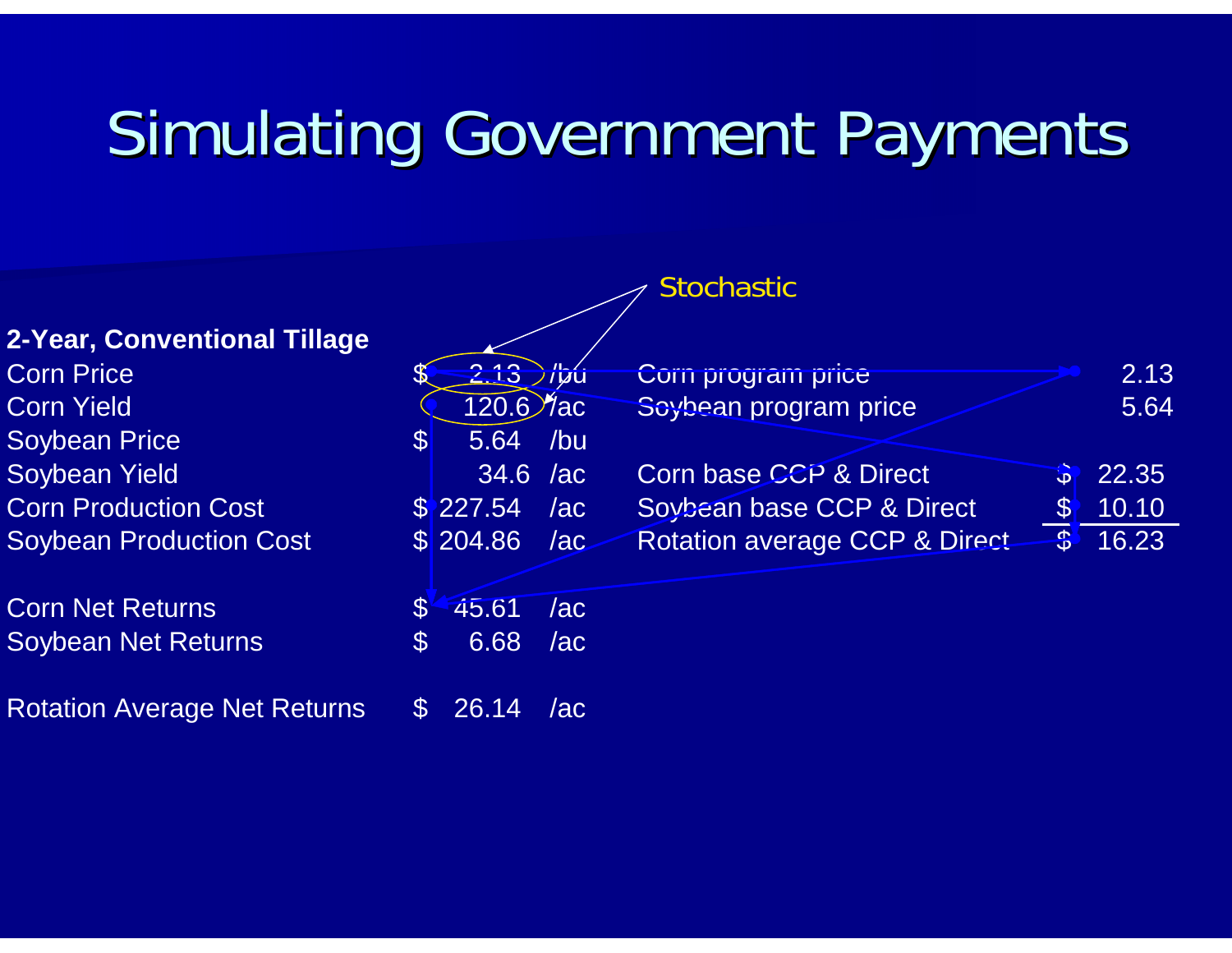## Crop Insurance

- **2 Types of Insurance** 
	- and the state of the state of the – yield-based insurance – and the state of the state of the – protects against production risk
	- and the state of the state of the – gross revenue insurance i and the state of the state of the – protects against price and yield risk yield risk
- **For this example analyzed Multiple-Peril Crop** Insurance (MPCI) –– yield-based insurance with coverage based on the Actual Production History coverage based on the Actual Production History (APH) for the farm and a fixed payment price.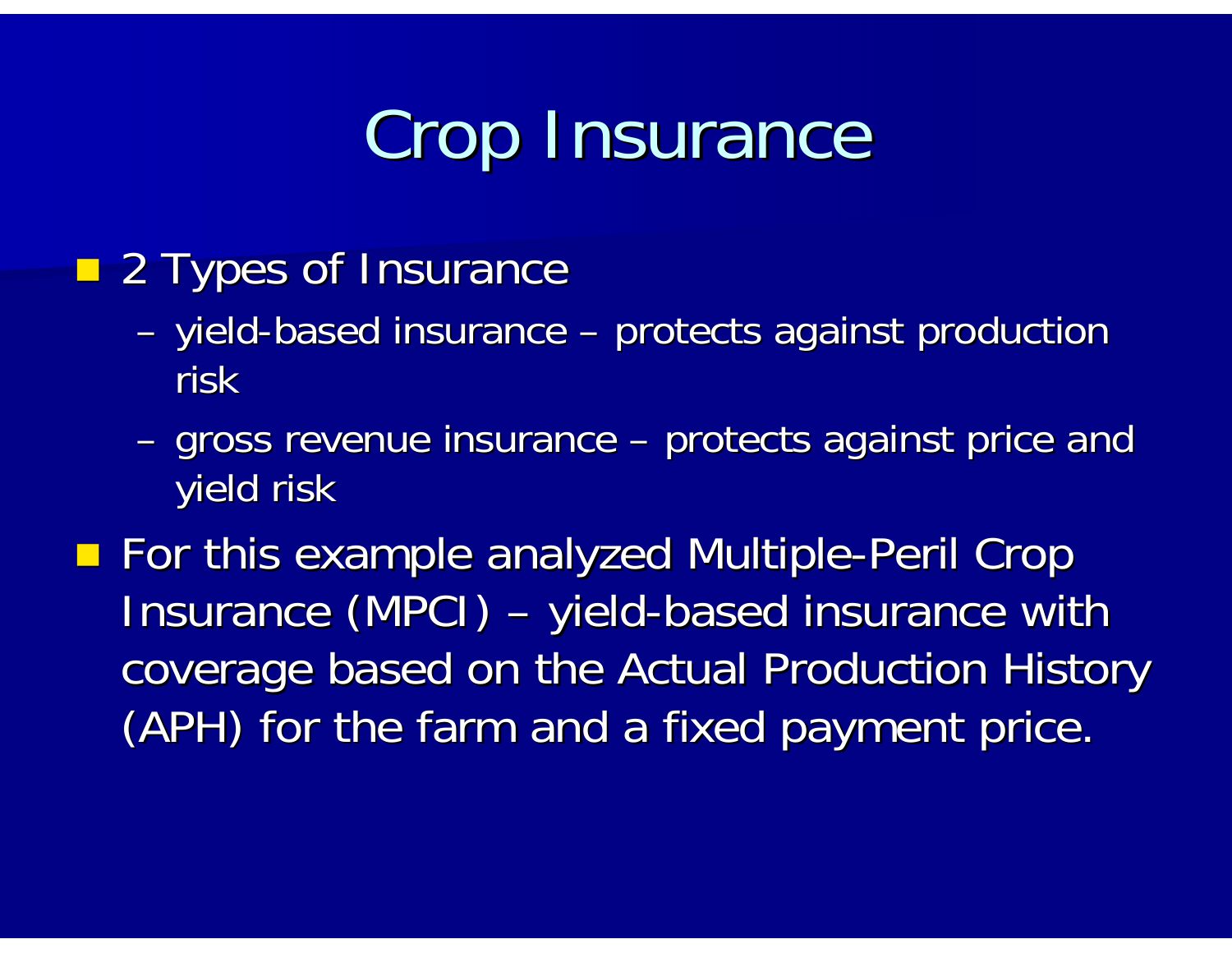## Distribution of Net Returns

including government payments or crop insurance

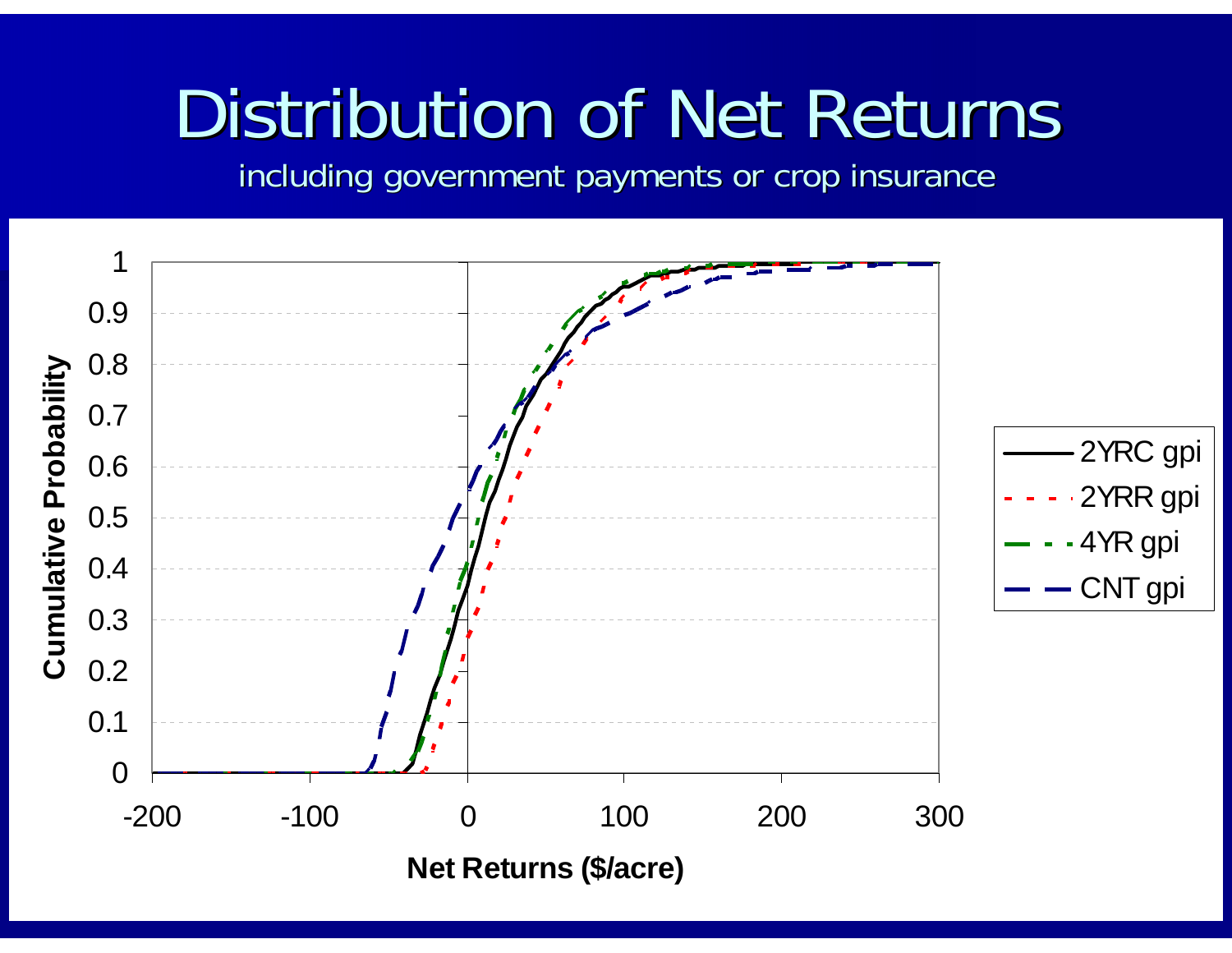## **Effect of Alternative Risk** Management Tools

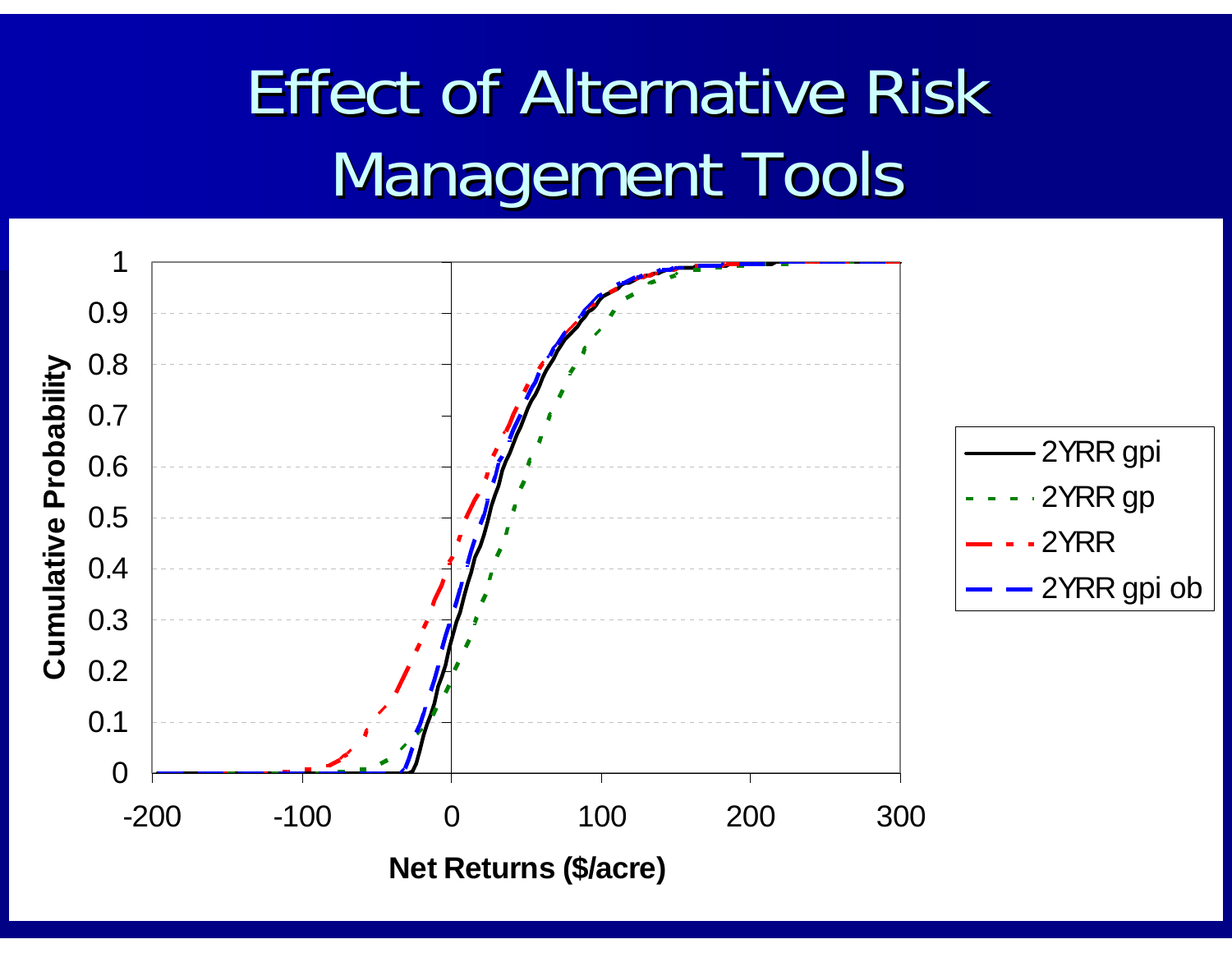## Timeliness Risk

- **u.** Varying weather conditions can lead to variation in a producer's ability to complete field operations in a timely manner
- **Timeliness of field operations can have** significant effects on economic returns
- $\triangleright$  Risks associated with completing field operations in a timely manner translate into economic risk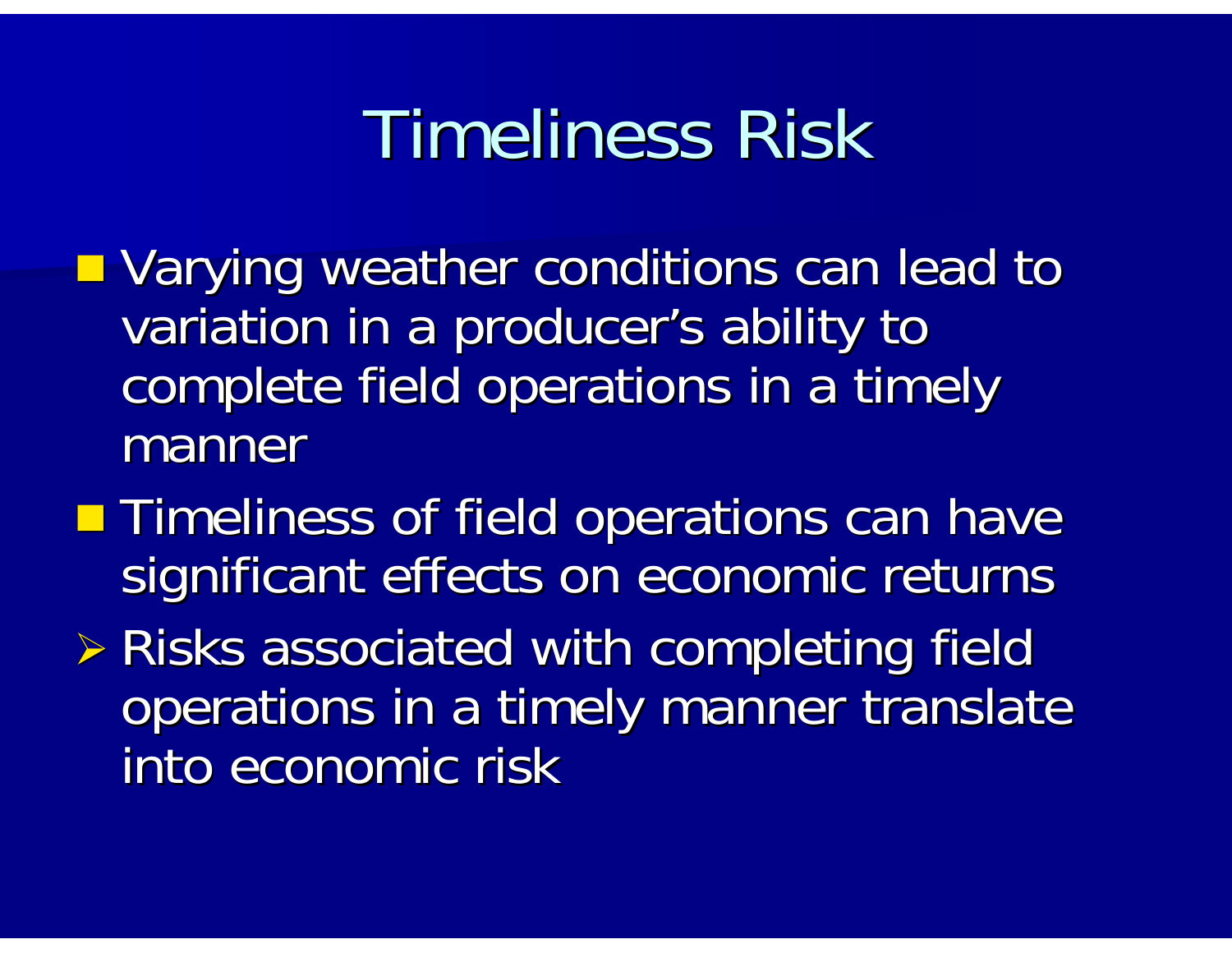## Analysis of Timeliness Risk

- **Used EPIC model to simulate field** conditions and crop yields for different planting dates
- **Based on assumptions of farm size and Based on assumptions of farm size and** labor and equipment limits estimated acreage that could be planted each year by planting date
- **E** Compared results to economic returns for a constant year-to-year planting date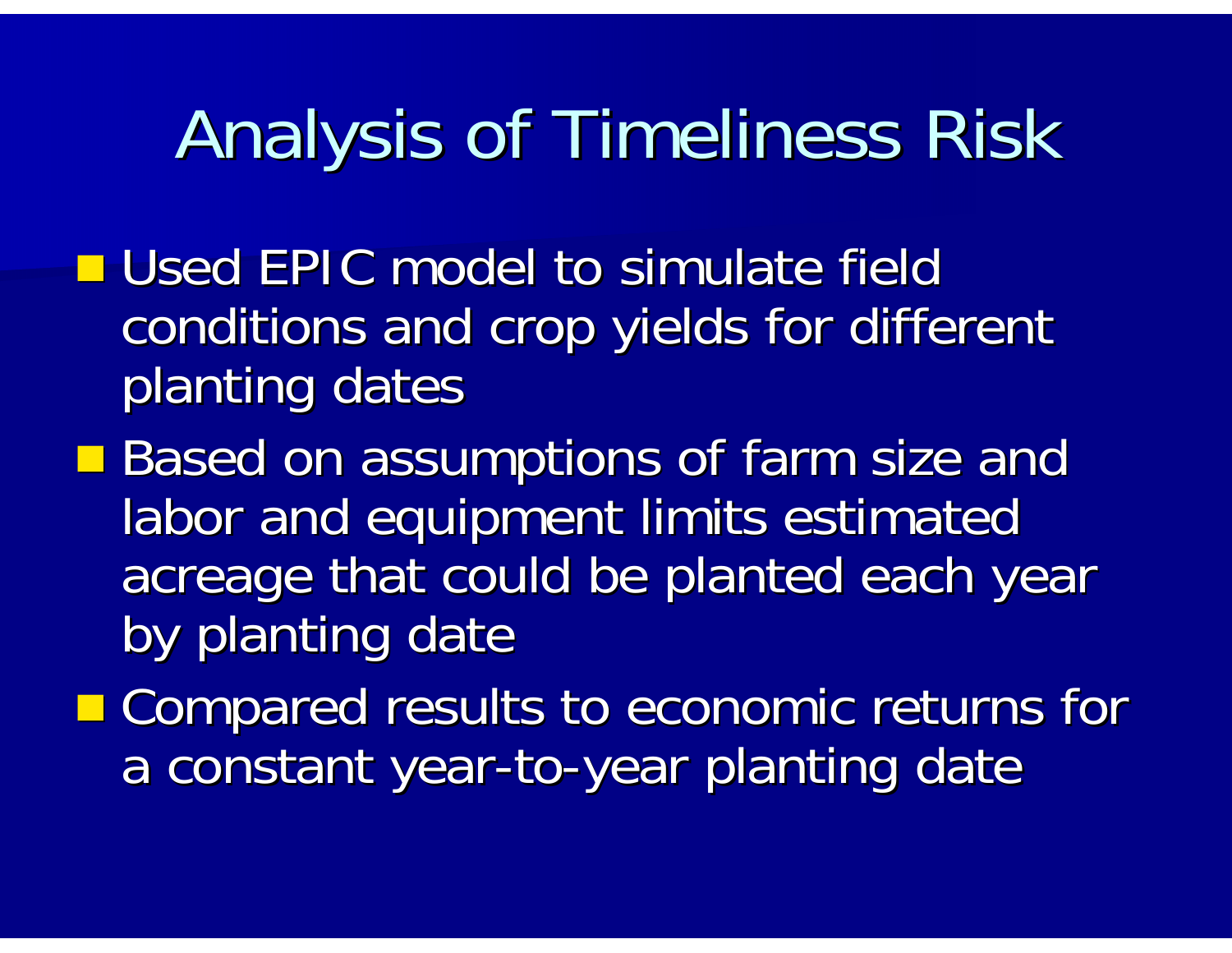## Distribution of Net Returns without **Planting Risk**

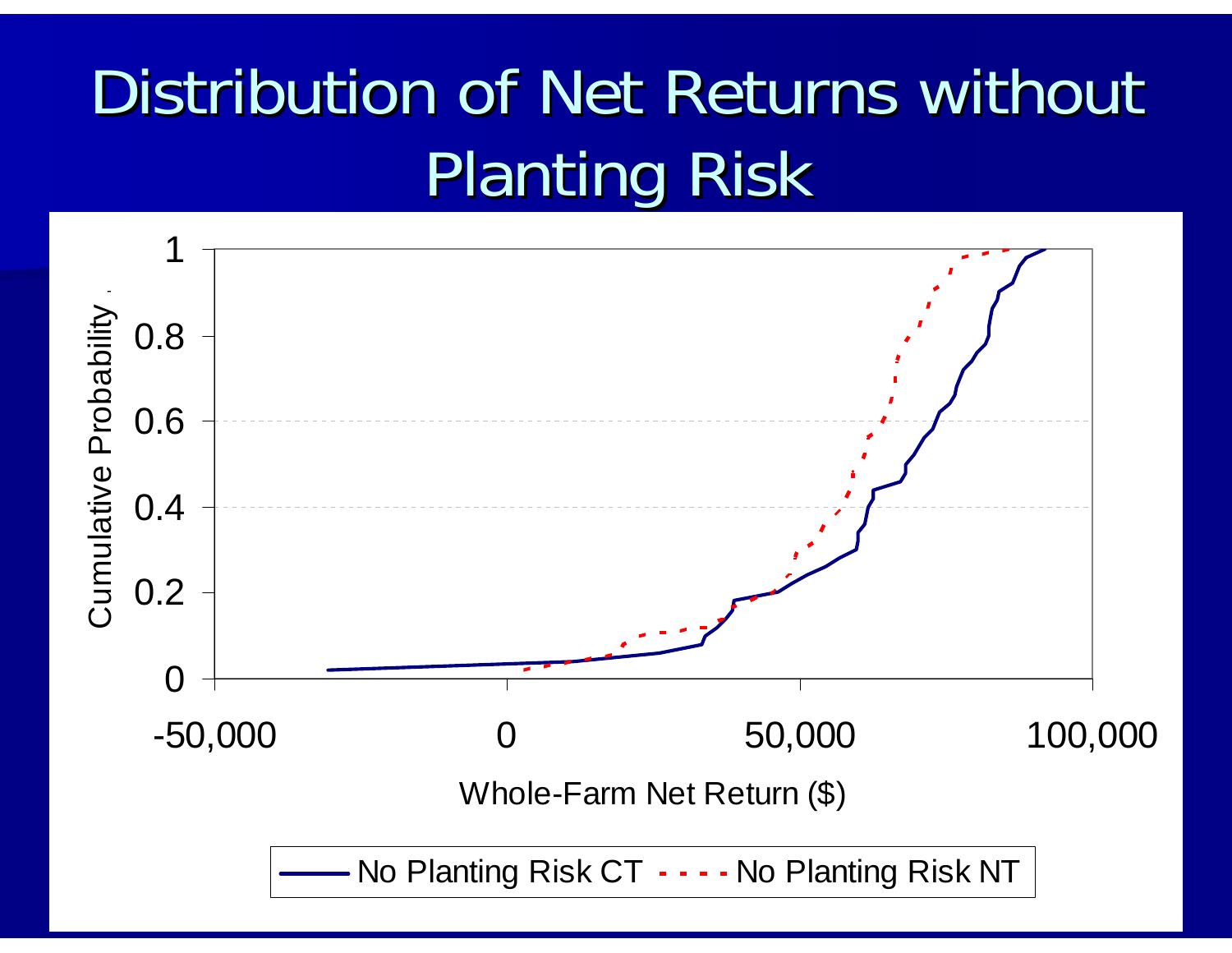## Distribution of Net Returns with Planting Risk

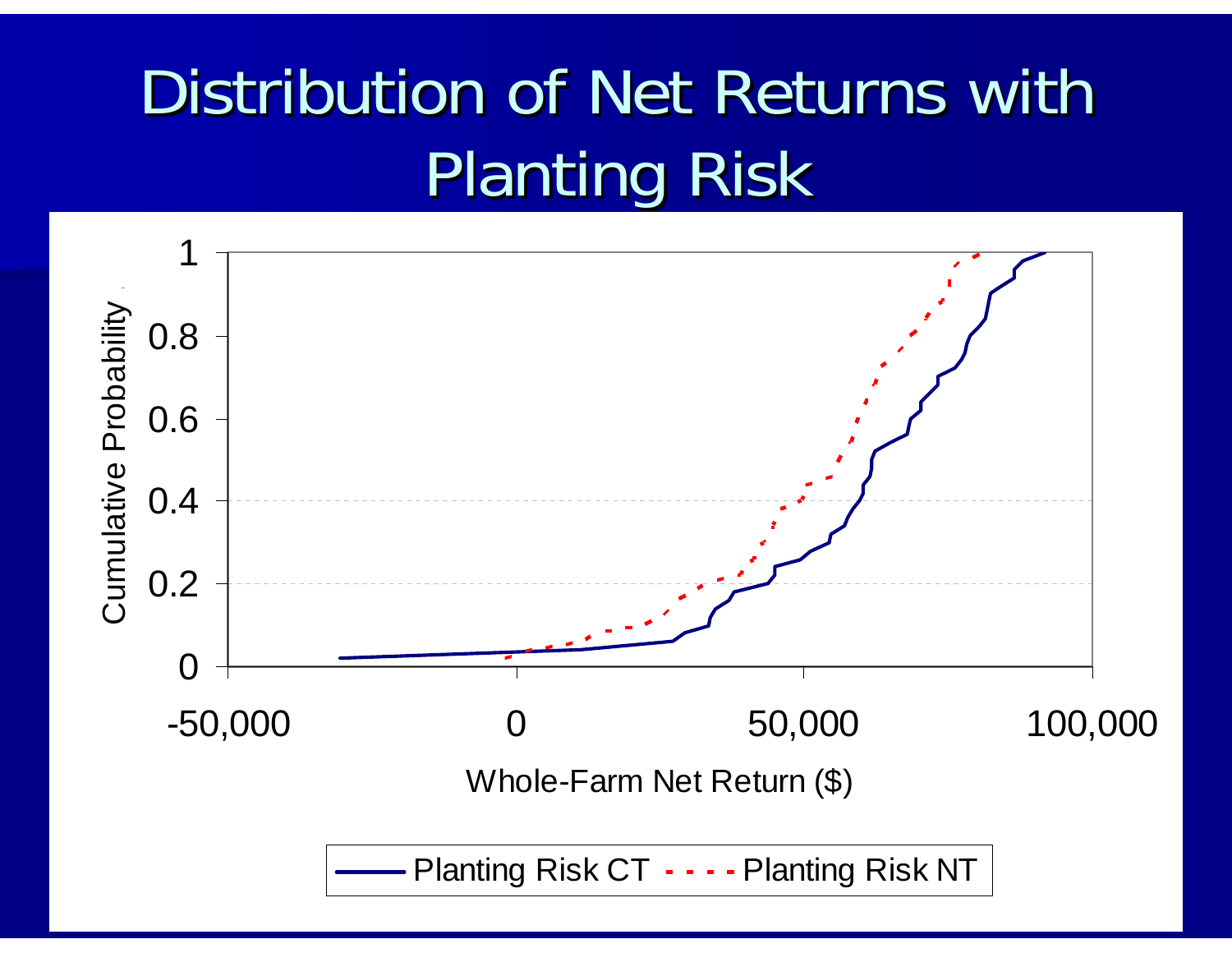## **Effect of Planting Risk**